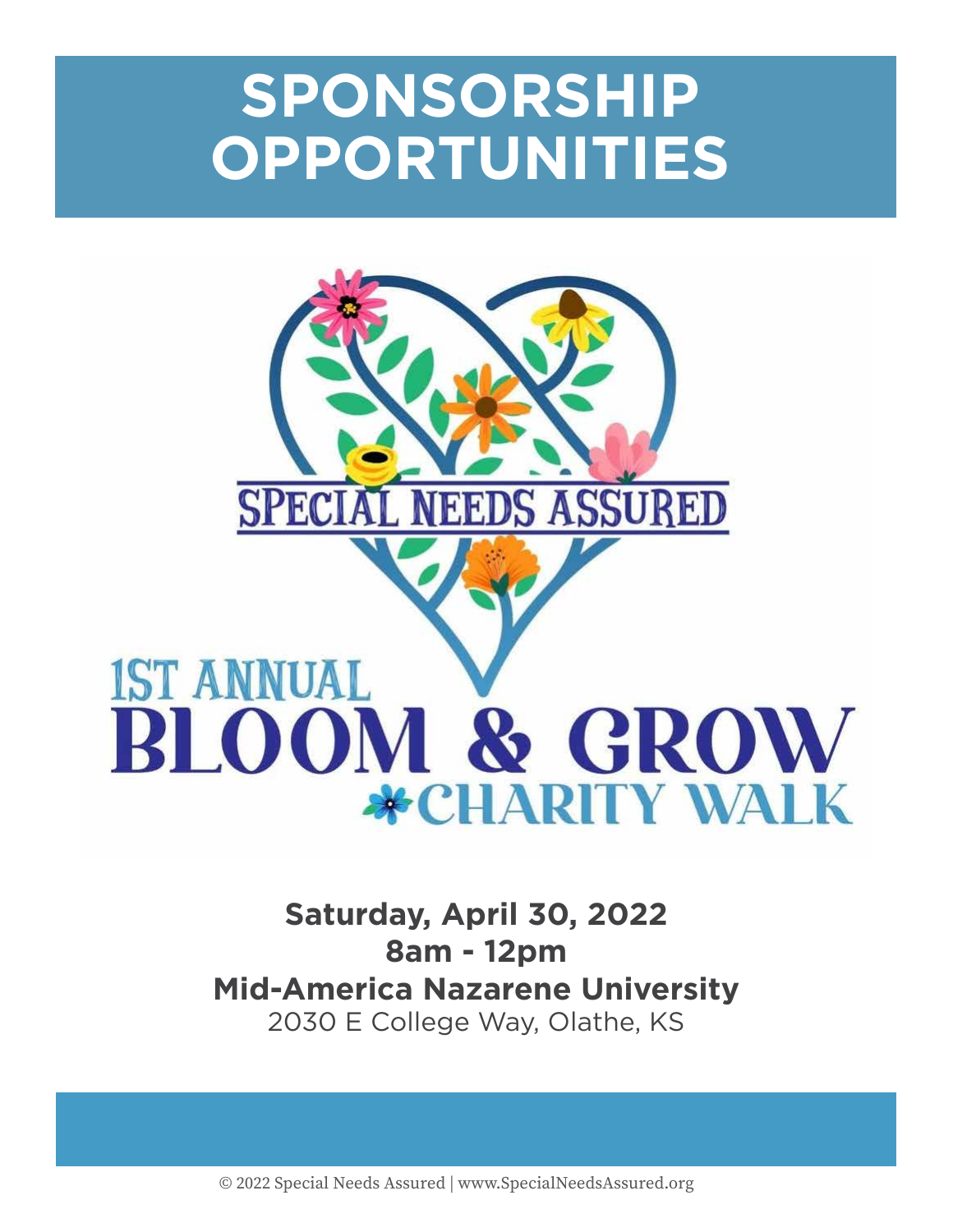

# ABOUT

Special Needs Assured (SNA) is a non profit organization committed to serving the community of individuals with disabilities and their loved ones.

Our mission is twofold: to provide education about special needs trusts and to provide grants to underfunded special needs trusts.

SNT was formed by passionate, kind and giving people who strive to make a difference in our community. We are committed to improving the lives of individuals with disabilities. We provide a vital resource-educationabout how to protect important benefits such as Medicaid and SSI.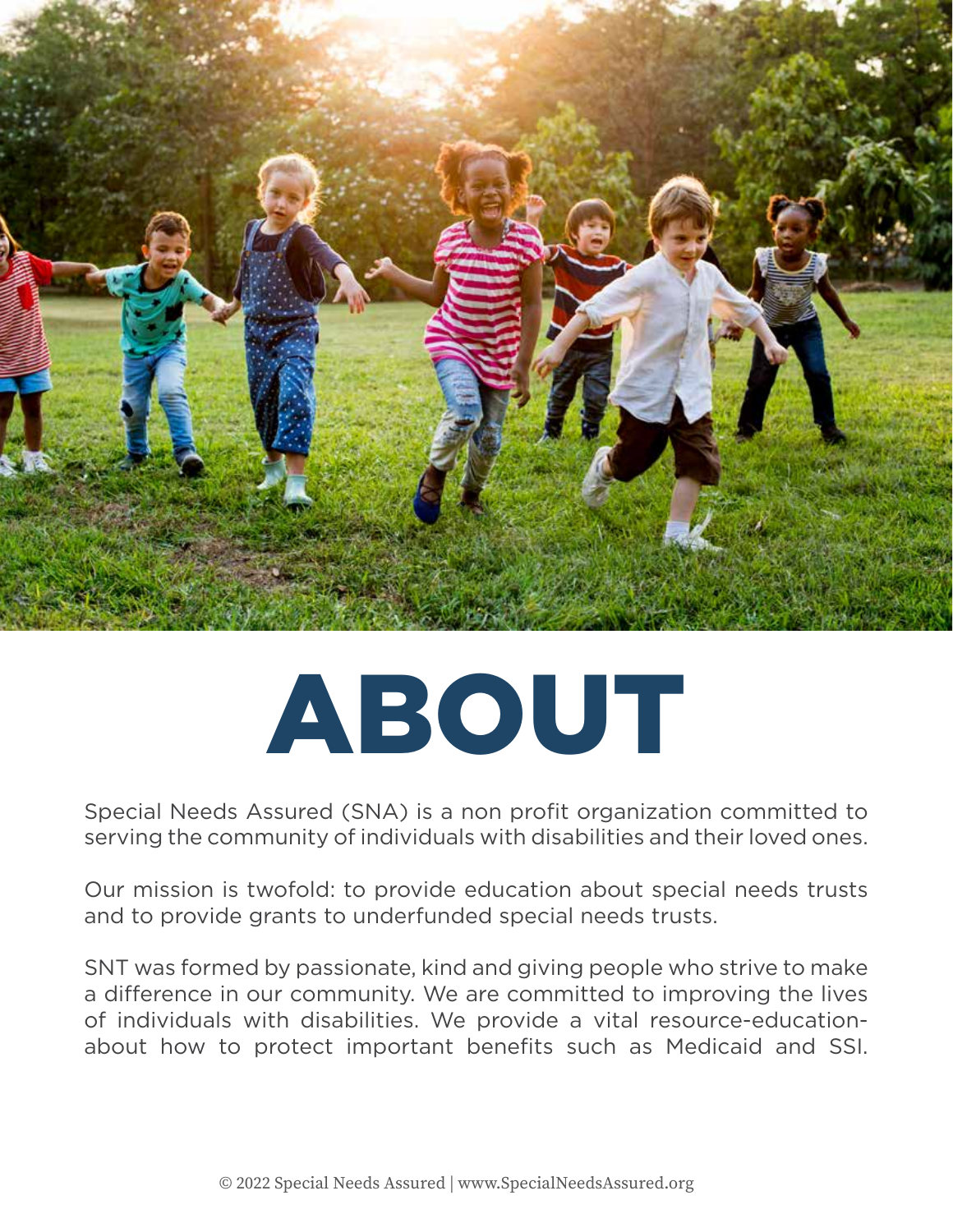

# **Registration Fee for Walkers:**

# Individual Walker - \$50 Family of 4 Walkers - \$150

\*\*Please let us know if you are experiencing a financial hardship and we will make an exception.

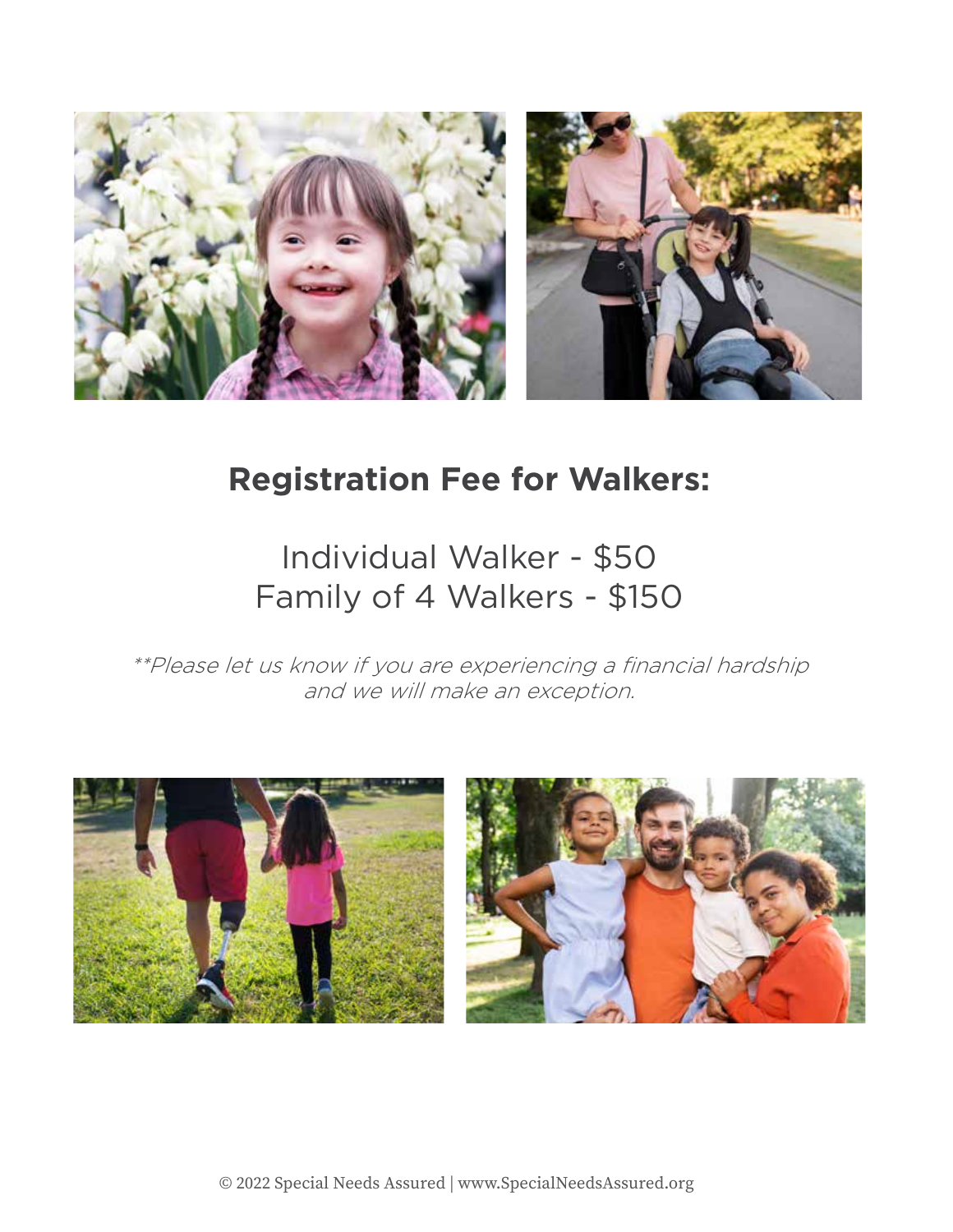#### PLATINUM - \$5,000

#### **Benefits**

- Company Logo printed on walk materials including T-Shirt and Sponsor Banner (Top Spot in considerably larger writing than small sponsorship levels) & posted on all Social Media outlets ie-Facebook, Instagram, LinkedIn & Twitter
- Company Logo & Website a part of Special Needs Assured Walk landing page for a month prior to and one month after the walk.
- 20 Free Team T-Shirts
- A tent the day of the walk to set up and share company materials
- 5 minutes at the beginning and at the end of the walk to share Company mission, vision and goals

## GOLD - \$2,000

#### **Benefits**

- Company Logo printed on walk materials including T-Shirt and Sponsor Banner (Middle Spot bigger than small sponsorship level) & posted on all Social Media outlets ie-Facebook, Instagram, LinkedIn & Twitter
- Company Logo & Website a part of Special Needs Assured Walk landing page for a month prior to and one week after the walk.
- 10 Free Team T-Shirts
- Half a tent the day of the walk to set up and share Company materials
- 2 minutes at the beginning and at the end of the walk to share Company mission, vision and goals

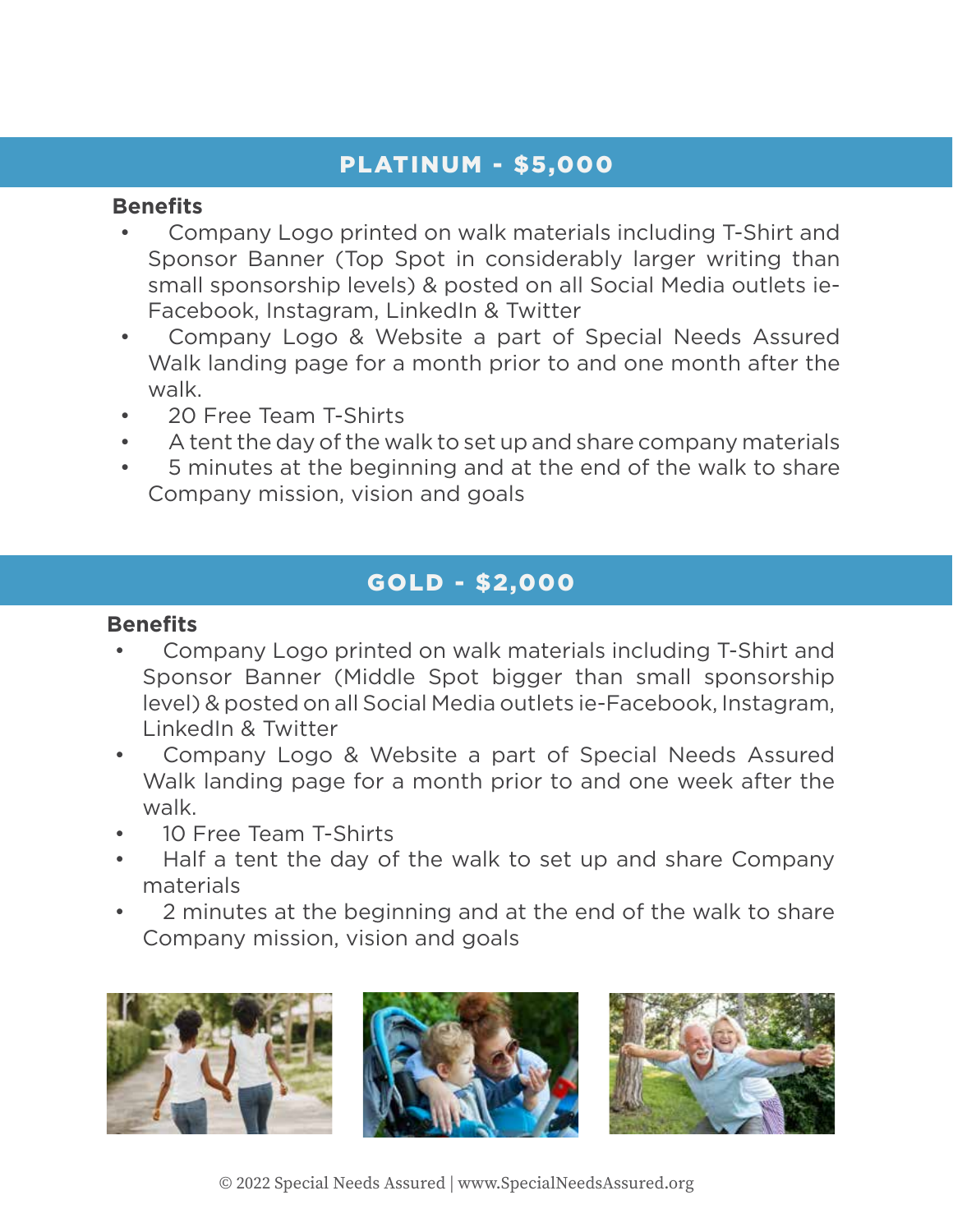#### SILVER - \$1,000

#### **Benefits**

- Company Logo & Website a part of Special Needs Assured Walk landing page for a month prior to and one week after the walk.
- 5 Free Team T-Shirts
- Two tables the day of the walk to set up and share Company materials
- 1 minute at the beginning and at the end of the walk to share Company name and elevator pitch

## BRONZE - \$500

#### **Benefits**

- Company Logo & Website a part of Special Needs Assured Walk landing page for a month prior to and one day after the walk.
- 2 Free Team T-Shirts
- One table the day of the walk to set up and share Company materials
- 1 minute at the beginning and at the end of the walk to share Company name